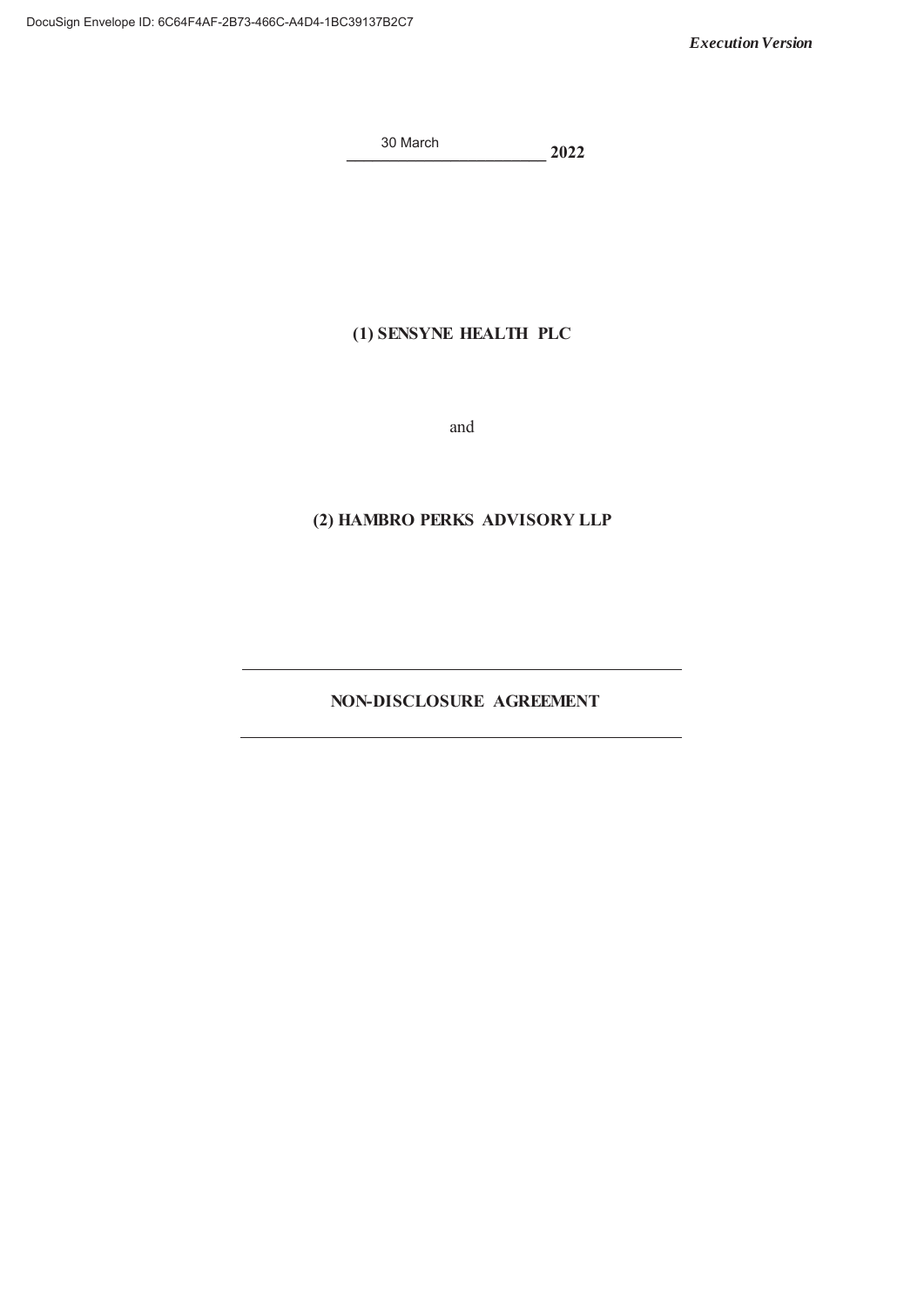**THIS AGREEMENT** is made on  $\frac{30 \text{ March}}{2022 \text{ (this "Agreement").}}$ 30 March

# **BETWEEN:**

- (1) **SENSYNE HEALTH PLC**, a public limited company incorporated in England and Wales, with company number 11425451 and whose registered office address is at Schrödinger Building Heatley Road, Oxford Science Park, Oxford, England OX4 4GE (the "**Company**"); and
- (2) **HAMBRO PERKS ADVISORY LLP**, a limited liability partnership incorporated in England and Wales, with registered number OC419104 and whose registered office address is at 111 Buckingham Palace Road London SW1W 0SR (the "**Recipient**").

# **RECITALS:**

- (A) In connection with discussions between the parties relating to the Proposal, the Recipient has expressed an interest in receiving certain information relating to the Company. The Company wishes to disclose to the Recipient, and wishes to ensure that the Recipient maintains the confidentiality of, the Confidential Information.
- (B) In consideration of the benefits to the parties of disclosing and receiving the Confidential Information, the parties have agreed to comply with the following terms and conditions in connection with the use and disclosure of the Confidential Information.

# **IT IS HEREBY AGREED:**

# 1. **DEFINITIONS AND INTERPRETATION**

1.1 Each word and expression used in this Agreement, except insofar as the context requires otherwise or unless defined elsewhere in this Agreement, has the meaning given to it below:

"**Act**" means the Companies Act 2006;

| $\mu$ and $\mu$ and $\mu$ and $\mu$ and $\mu$ and $\mu$                                                                                                                                                                                                                                                                                                                                                                        |  |  |
|--------------------------------------------------------------------------------------------------------------------------------------------------------------------------------------------------------------------------------------------------------------------------------------------------------------------------------------------------------------------------------------------------------------------------------|--|--|
| means in relation to any person, the professional advisers and<br>bankers and brokers who are directly concerned with the<br>evaluation, negotiation, or that provide advice in connection<br>with, the Proposal, including (unless the context requires<br>otherwise) partners in, and directors and employees of, those<br>advisers, and whose knowledge of the Confidential<br>Information is necessary for those purposes; |  |  |
| means any of the following persons:<br>(a) Richard Pye, Chief Financial Officer, whose e-mail<br>address is richard.pye@sensynehealth.com;<br>(b) Laura Hillier, General Counsel and Company<br>Secretary, whose e-mail<br>address<br>1S<br>laura.hillier@sensynehealth.com; and<br>(c) Paul Drayson, Chief Executive Officer, whose e-mail<br>address is paul.drayson@sensynehealth.com;                                      |  |  |
|                                                                                                                                                                                                                                                                                                                                                                                                                                |  |  |

and/or such other person(s) as may be notified to the Recipient from time to time by an existing Approved Representative;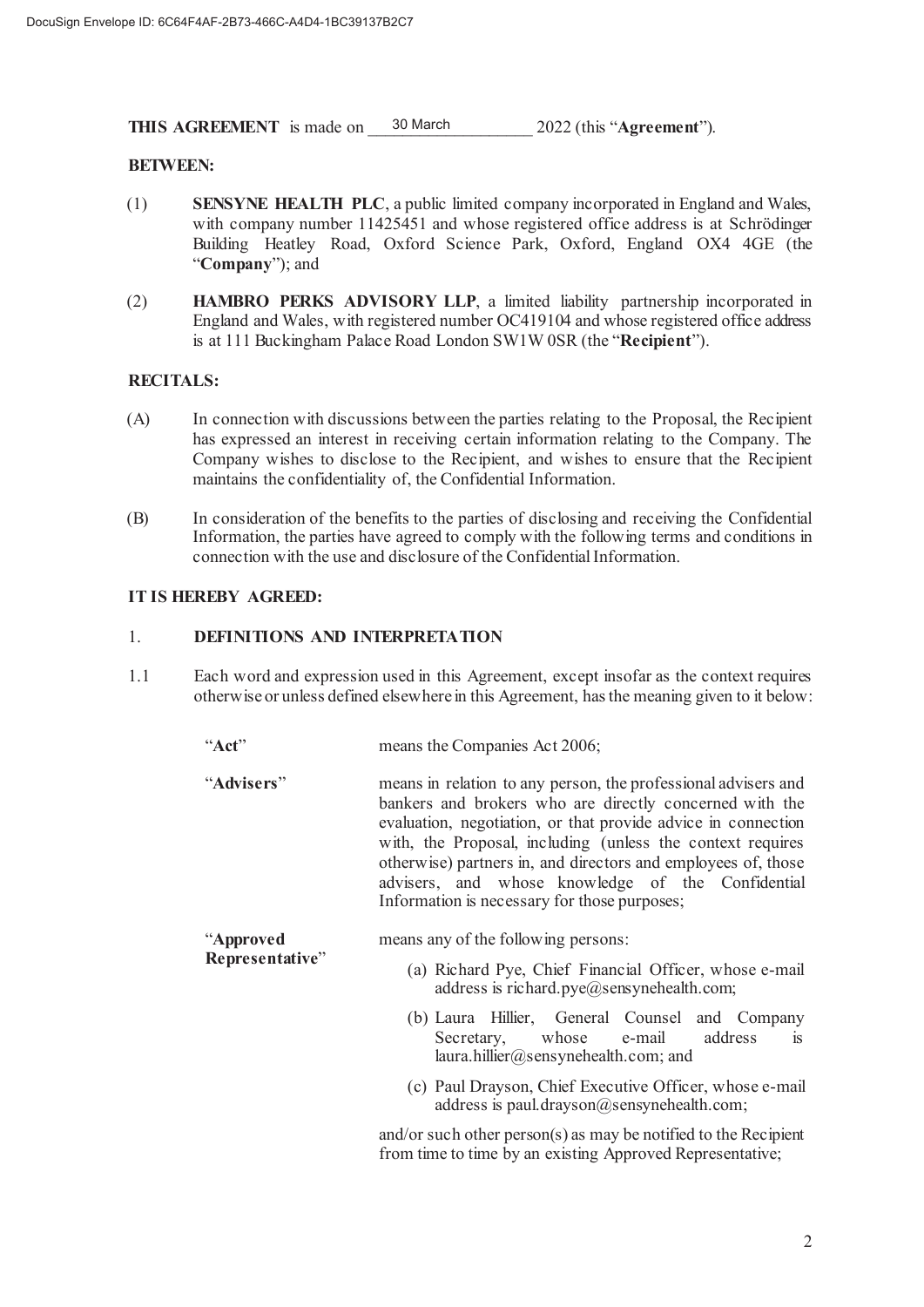### "**Associates**" means:

- (a) any company which is a member of the Recipient's Group;
- (b) any director of the Recipient or of any company which is a member of the Recipient's Group (and any person connected with any such director within the meaning of section 252 of the Act);
- (c) any company, 50% or more of the issued share capital of which is owned by members of the Recipient's Group or any company in respect of which share capital carrying 50% or more of the votes ordinarily exercisable at shareholders' meetings, is owned by members of the Recipient's Group;
- (d) any person who would by virtue of Part 22 of the Act be taken to be interested in any shares of the Company in which the Recipient or any of the Recipient's Associates is also interested;
- (e) any person, not being the Recipient's Representatives or Advisers to whom the Recipient or the Recipient's Representatives or Advisers may disclose Confidential Information or other information about the Proposal with the prior written consent of an Approved Representative; or
- (f) any investment fund managed or advised by the Recipient or its Associates and any participant or partner in or member or shareholder of any such investment fund.

#### means:

- (a) information of whatever nature and in whatever form in any way relating to the Proposal, the Company, its Subsidiaries and their businesses or activities made available by the Company to the Recipient (or its Associates, Representatives or Advisers) whether before or after the date of this Agreement, including (without limitation) the content of all discussions and negotiations regarding the Proposal between the Company and the Recipient whether before or after the terms of this Agreement are accepted and agreed, for the purpose of considering, advising in relation to or furthering the Proposal;
- (b) all copies of the information referred to in (a) above; and
- (c) all reports, analyses, compilations, forecasts, studies, memoranda or other documents, materials or information prepared by or on behalf of the Recipient which contain, derive from or reflect, utilise or are generated from any of the information referred to in (a) or (b),

provided that, Confidential Information shall not include

"**Confidential Information**"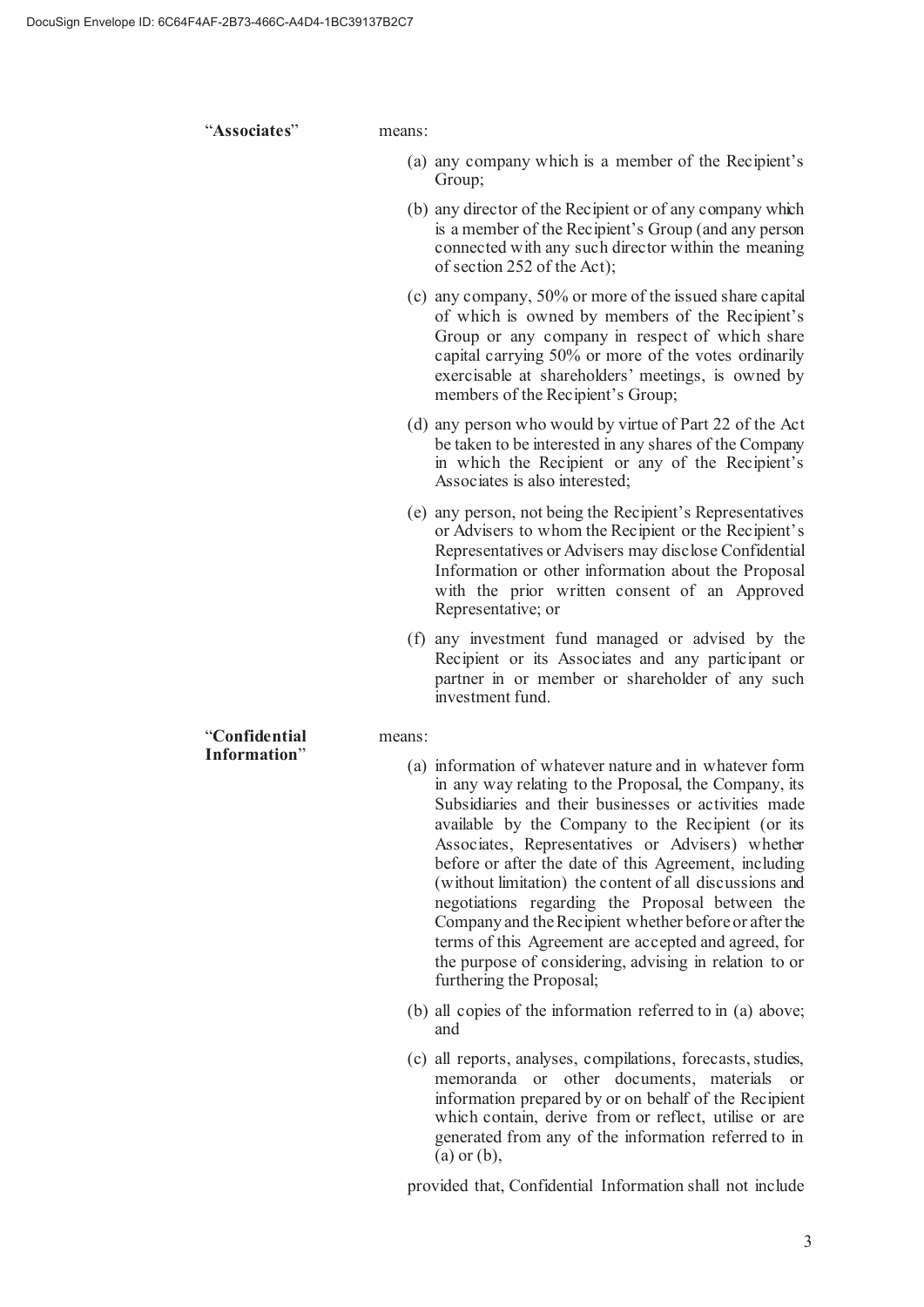information which:

|                   | (i)                                                                                                                                                                                                                                                                                                    | was available to the Recipient, shown by<br>competent evidence, free of any restriction as to its<br>use or disclosure prior to its being so furnished,<br>including all information that is in the public<br>domain otherwise than as a direct consequence of<br>any breach of any undertaking contained or given<br>pursuant to this Agreement or of the Recipient's<br>gross negligence or wilful default or that of its<br>Associates, Representatives or Advisers; or |  |
|-------------------|--------------------------------------------------------------------------------------------------------------------------------------------------------------------------------------------------------------------------------------------------------------------------------------------------------|----------------------------------------------------------------------------------------------------------------------------------------------------------------------------------------------------------------------------------------------------------------------------------------------------------------------------------------------------------------------------------------------------------------------------------------------------------------------------|--|
|                   | (ii)                                                                                                                                                                                                                                                                                                   | becomes available to the Recipient or its<br>Representatives, Associates or Advisers from a<br>source other than the Company, which source is<br>not bound by any obligation of confidentiality in<br>relation to that information; or                                                                                                                                                                                                                                     |  |
|                   | (iii)                                                                                                                                                                                                                                                                                                  | was independently developed by the Recipient<br>without any use of the Confidential Information<br>contrary to the terms of this Agreement;                                                                                                                                                                                                                                                                                                                                |  |
| "GDPR"            | 2018, as amended;                                                                                                                                                                                                                                                                                      | General Data Protection Regulation (EU) 2016/679 and/or the<br>General Data Protection Regulation, Regulation<br>(EU)<br>2016/679 as it forms part of domestic law in the United<br>Kingdom by virtue of the European Union (Withdrawal) Act                                                                                                                                                                                                                               |  |
| "Group"           |                                                                                                                                                                                                                                                                                                        | means, in relation to any person, any companies which are<br>holding companies or subsidiaries of it, or are subsidiaries of<br>any such holding company;                                                                                                                                                                                                                                                                                                                  |  |
| "Personal Data"   |                                                                                                                                                                                                                                                                                                        | has the meaning given to it by the GDPR, as is applicable and<br>binding on the Recipient in respect of the Personal Data;                                                                                                                                                                                                                                                                                                                                                 |  |
| "Proposal"        | means a transaction pursuant to which the Recipient or its<br>Associates may (directly or indirectly) acquire rights in<br>relation to the assets and/or other interests of, or shares in the<br>capital of, the Company which is the subject of discussions<br>between the Company and the Recipient; |                                                                                                                                                                                                                                                                                                                                                                                                                                                                            |  |
| "Representatives" |                                                                                                                                                                                                                                                                                                        | means, in relation to any person, the directors, officers,<br>employees and consultants of, and individuals seconded to<br>work for, it or other companies within its Group; and                                                                                                                                                                                                                                                                                           |  |
| "UK MAR"          | UK Market Abuse Regulation $((EU) 596/2014)$ , as it forms<br>part of domestic law in the United Kingdom by virtue of the<br>European Union (Withdrawal) Act 2018, as amended.                                                                                                                         |                                                                                                                                                                                                                                                                                                                                                                                                                                                                            |  |

1.2 In this Agreement, unless the context otherwise requires:

- 1.2.1 references to Clauses are references to clauses of this Agreement (as amended from time to time);
- 1.2.2 the headings to Clauses are included for convenience only and shall be disregarded in the interpretation of this Agreement;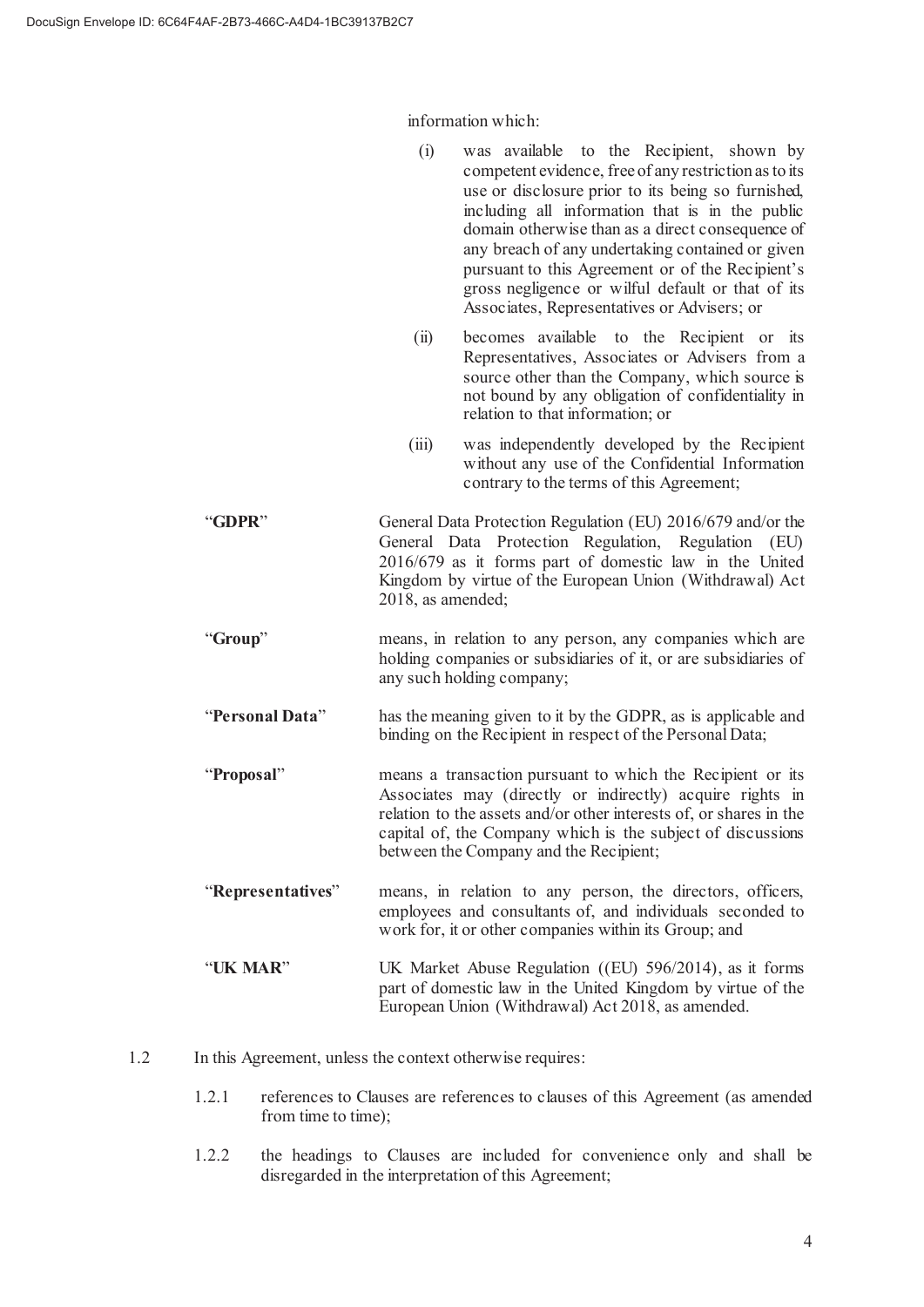- 1.2.3 any reference to a "**person**" includes natural persons, unincorporated bodies and partnerships (in each case whether or not having a separate legal personality), governments, government entities, companies and corporations and any of their successors, permitted transferees or permitted assignees;
- 1.2.4 references to "**subsidiaries**" and "**holding companies**" shall have the meanings ascribed to such terms in section 1162 of the Act;
- 1.2.5 words denoting the singular shall include the plural and vice versa and words denoting any gender shall include all genders;
- 1.2.6 obligation not to do something includes an obligation not to cause or allow that thing to be done;
- 1.2.7 a reference to any statute, statutory provision, rule or regulation shall be construed as a reference to the same as it may have been, amended, modified or re-enacted and to any subordinate legislation made under the statute or statutory provision; but exclude any re-enactment or modification after the date of this Agreement to the extent that they make any party's obligations more onerous or otherwise adversely affect the rights of any party; and
- 1.2.8 any words following the terms "**including**", "**include**", "**in particular**", "**for example**" or any similar words or expressions shall not restrict the generality of any preceding words or be construed as being limited to the same class, acts, things or matters as the preceding words where a wider construction is possible.

# 2. **CONFIDENTIALITY UNDERTAKINGS**

- 2.1 The Recipient shall, and shall procure that its Associates, Representatives and Advisers shall, only use the Confidential Information for the purpose of the Proposal.
- 2.2 Subject to Clause 6, the Recipient shall:
	- 2.2.1 keep and procure to be kept confidential the Proposal and all the Confidential Information and will not in any circumstances disclose or solicit or permit the disclosure of the same to any third party other than its Associates, Representatives and Advisers;
	- 2.2.2 procure that only those persons directly involved in the consideration of the Proposal are given access to the Confidential Information or any part of it; and
	- 2.2.3 procure that each person to whom disclosure of any of the Confidential Information is made agrees to keep such Confidential Information confidential in accordance with the terms of this undertaking as if it were a party to it and the Recipient accepts responsibility for all such persons accordingly.
- 2.3 Subject to Clause 6, the Recipient shall not, and shall procure that its Associates, Representatives and Advisers shall, not:
	- 2.3.1 make any announcement or otherwise publicise or disclose the existence of the Proposal or any other arrangement with the Company which is connected with the Proposal or that the Recipient is (or has ceased to be) in discussions relating to the Proposal;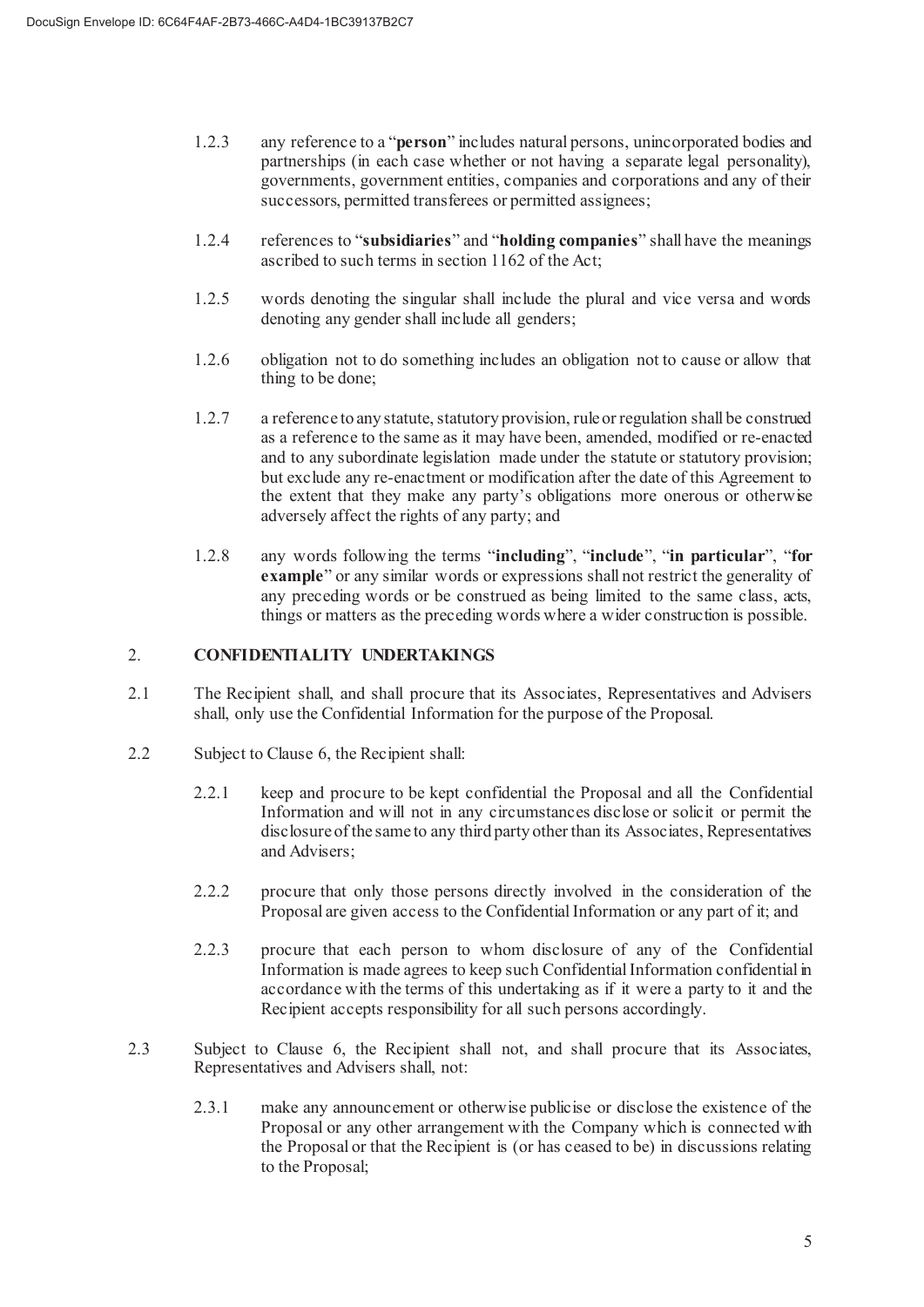- 2.3.2 make any approach to, hold any discussions with, accept, engage or maintain contact with any of the Company's Representatives or any member of the Company's Group other than an Approved Representative or any other person, in each case where mention is made of the Proposal or it might be inferred that the Recipient might be interested in the Proposal or a similar transaction in relation to the Company; and
- 2.3.3 visit or inspect any of the properties owned or occupied by any member of the Company's Group without the prior written consent of an Approved Representative.
- 2.4 The Recipient shall not seek to obtain any information relating to any member of the Company's Group or its business, for the purpose of evaluating the Proposal, from any customer, supplier, sub-contractor, officer, director, employee, agent or adviser of any member of the Company's Group or any member of the Company's Group, other than an Approved Representative, or otherwise from such other persons without the prior written consent of an Approved Representative.
- 2.5 The Recipient shall ensure that all requests for additional information, tours of the Company's Group's facilities or management meetings will be submitted or directed to an Approved Representative.
- 2.6 The Recipient will, and procure that its Associates, Representatives and Advisers, take all reasonable steps to keep the same confidential and exercise in relation to the Confidential Information no lesser security measures and degree of care as it applies to its own confidential information and all documents and other material reproducing or incorporating any of the Confidential Information will be kept separate from the Recipient's own information.
- 2.7 The Recipient agrees that where any Personal Data is disclosed to the Recipient in relation to the Proposal, that Personal Data shall at all times be treated as Confidential Information and shall be subject to the terms of this Agreement. In addition the Recipient shall keep the Personal Data secure by complying with the integrity and confidentiality principle under the GDPR, as applicable and binding on the Recipient in respect of such Personal Data.

# 3. **PRIVILEGE**

Where the Confidential Information is also privileged, the waiver of such privilege is limited to the purposes of this Agreement, and does not and is not intended to result in any wider waiver of the privilege. Accordingly, the Recipient and each of its Representatives, Associates and Advisers shall take all reasonable steps to protect the Company's privilege and that of its Group Companies in the Confidential Information and shall advise the Company promptly if any step is taken by any other person to obtain any of the privileged Confidential Information.

# 4. **RECORDS**

The Recipient shall keep a record of its Representatives, Associates and Advisers holding Confidential Information.

# 5. **RETURN OF CONFIDENTIAL INFORMATION**

5.1 The Recipient shall, and shall procure that its Representatives, Associates and Advisers, within ten days of a written demand from the Company, destroy, or cause to be destroyed,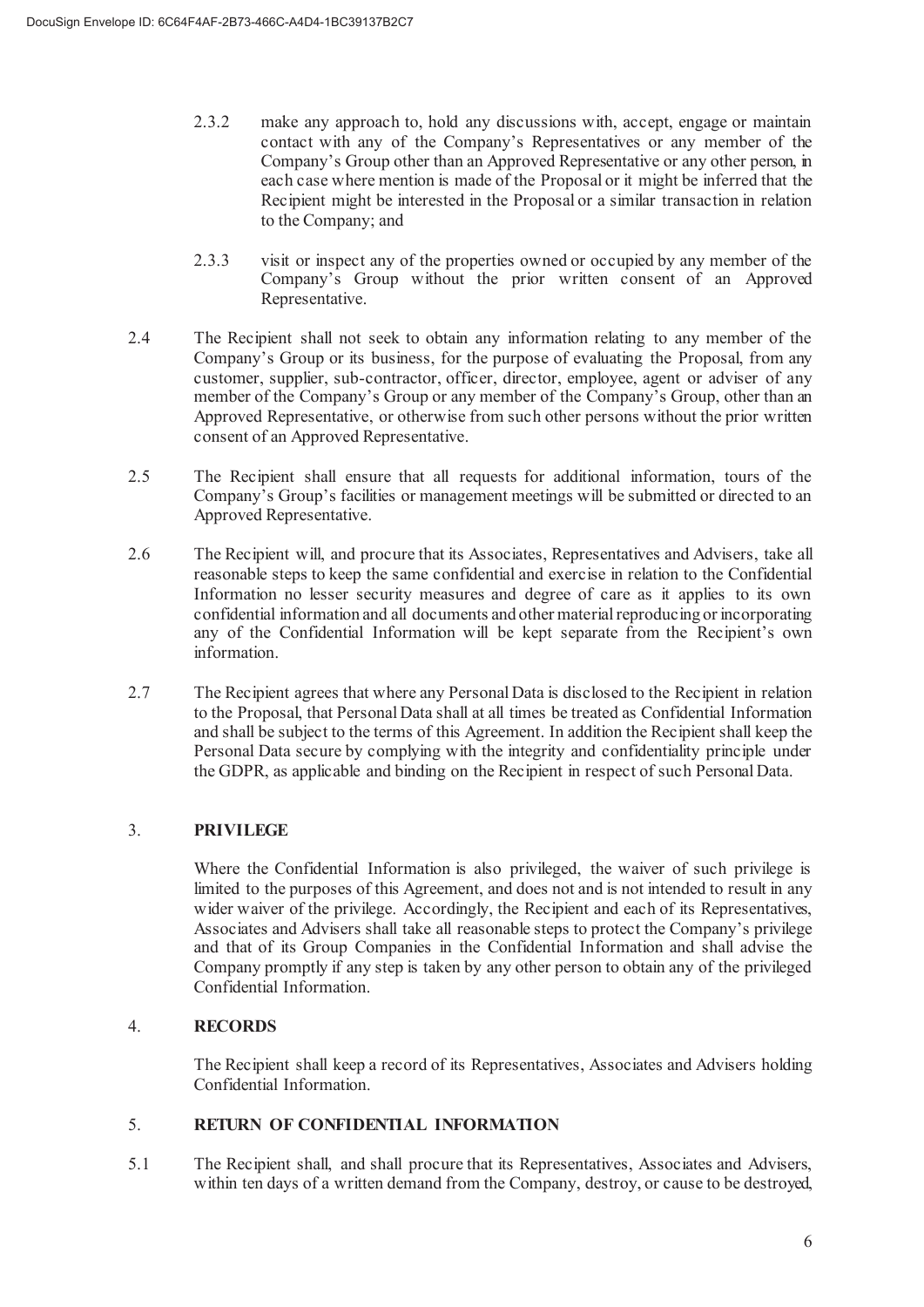all the Confidential Information and expunge any Confidential Information from any computer, word processor or other device in its possession or under its or their custody and control containing any such information.

- 5.2 If so requested by the Company, the Recipient shall furnish to the Company a certificate of a director or officer of the Recipient confirming that the provisions for destruction of Confidential Information in Clause 5.1 above have been fully complied with.
- 5.3 Notwithstanding the obligations in this Clause 5, the Recipient and its Representatives, Associates and Advisers, shall be entitled to retain such copies of Confidential Information as is required by law or the rules of any applicable regulatory authority or professional body to which the Recipient or its Associates, Representatives and Advisers, are subject and such Confidential Information will continue to be held subject to the terms of this Agreement.

# 6. **PERMITTED DISCLOSURE**

- 6.1 Subject to Clause 6.2 below, the terms of this Agreement apply to all Confidential Information which is:
	- 6.1.1 not in the public domain; or
	- 6.1.2 enters the public domain as the result of a breach of the terms of this Agreement, or of the Recipient's gross negligence or wilful default or that of its Associates, Representatives or Advisers.
- 6.2 The terms of this Agreement do not apply to any Confidential Information if and to the extent that a party is required to make any announcement concerning the Proposal or other arrangements with the other party, or otherwise to disclose Confidential Information:
	- 6.2.1 by reason of any legal requirement or any regulation or rule of any stock exchange (including, but not limited to, the Panel on Takeovers and Mergers, the Financial Conduct Authority and the London Stock Exchange) or any governmental or quasi-governmental authority or the Panel on Takeovers and Mergers, provided that, so far as it is practicable to do so, the party required to make the disclosure consults with the other party in advance as to the relevant requirement and with a view to agreeing the extent, timing and content of that announcement or disclosure; or
	- 6.2.2 in connection with the commencement, pursuit or the defence by a party of any legal proceedings to which the Confidential Information is relevant.
- 6.3 The terms of Clause 2 of this Agreement shall continue to apply until the earlier of: (i) the date upon which all the Confidential Information is in the public domain (other than through a breach of Clause 2). (ii) when an acquisition of the Company by the Recipient is successfully completed or (iii) two years from the date hereof.

# 7. **NO OBLIGATION TO DISCLOSE**

The Recipient acknowledges that the Company shall be entitled at any time to decline to provide any Confidential Information to the Recipient and may at any time terminate discussions and negotiations with the Recipient without incurring any liability to us.

# 8. **OWNERSHIP OF CONFIDENTIAL INFORMATION**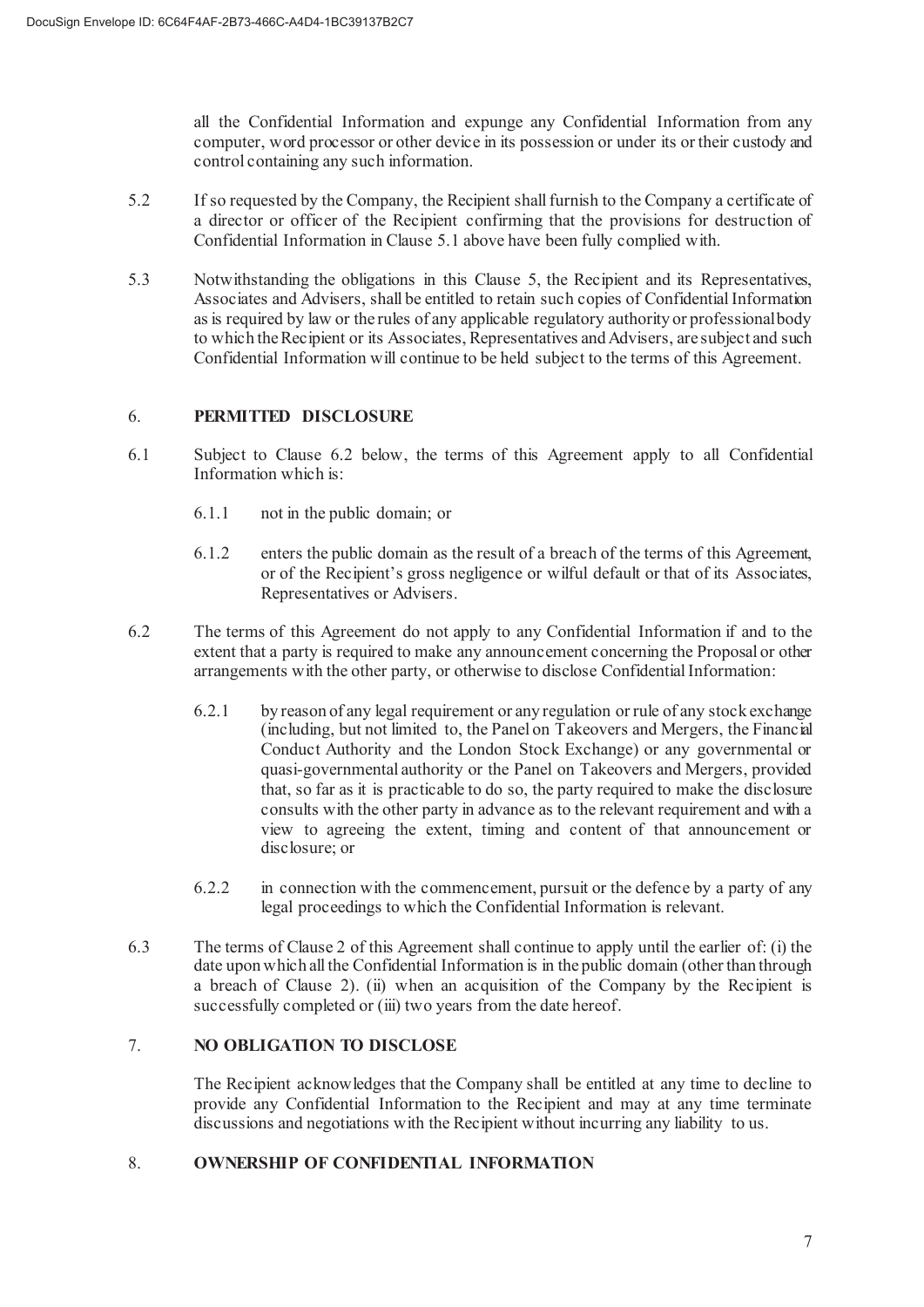The Confidential Information shall remain the property of the Company and its disclosure shall not confer on the Recipient or any other person any rights (including any intellectual property rights) over the Confidential Information whatsoever beyond those contained in this Agreement.

# 9. **INSIDER DEALING AND MARKET ABUSE**

- 9.1 The Recipient acknowledges that the Recipient, its Associates, Representatives and Advisers are aware that, and the members of its Group who receive Confidential Information will, prior to receiving the same be made aware that:
	- 9.1.1 the Company's shares are 'price affected securities' for the purposes of Part V of the Criminal Justice Act 1993 and 'qualifying investments' for the purposes of the Financial Services and Markets Act 2000;
	- 9.1.2 accordingly, the Recipient and any of those persons will potentially commit offences under those statutes if the Recipient or any of those persons:
		- (a) disclose any Confidential Information contrary to the terms of this Agreement; or
		- (b) deal, or encourage others to deal, in shares in the Company on the basis of any Confidential Information; and
	- 9.1.3 disclosure of Confidential Information is restricted under the terms of this Agreement.
- 9.2 The Recipient acknowledges that the Confidential Information of the Company and the Proposal are given in confidence and that some or all of that Confidential Information and the Proposal may be inside information and/or material non-public information for the purposes of UK MAR and other applicable insider dealing and securities legislation and that once it has received such information, the Recipient must not act or use the information in any way that contravenes UK MAR.

# 10. **PRINCIPAL**

The Recipient confirms that it is acting in this matter as principal, and not as agent or broker for any other person.

### 11. **REMEDIES**

- 11.1 Without prejudice to any other rights or remedies that the Company may have against the Recipient, the Recipient acknowledges and agrees that:
	- 11.1.1 damages may not be an adequate remedy for any breach of the terms of this Agreement by the Recipient or any other person referred to in Clause 4; and
	- 11.1.2 the Company may be entitled to the remedies of injunction, specific performance and other equitable relief for any threatened or actual breach of the terms of this Agreement by the Recipient or any other person referred to in Clause 4.
- 11.2 No failure, delay or omission by the Company in exercising any right, power or remedy provided by law or under this Agreement shall operate as a waiver by the Company of that right, power or remedy, nor shall it preclude or restrict any future exercise of that right or remedy. No single or partial exercise by the Company of any right, power or remedy provided by law or under this Agreement shall prevents any future exercise of it by the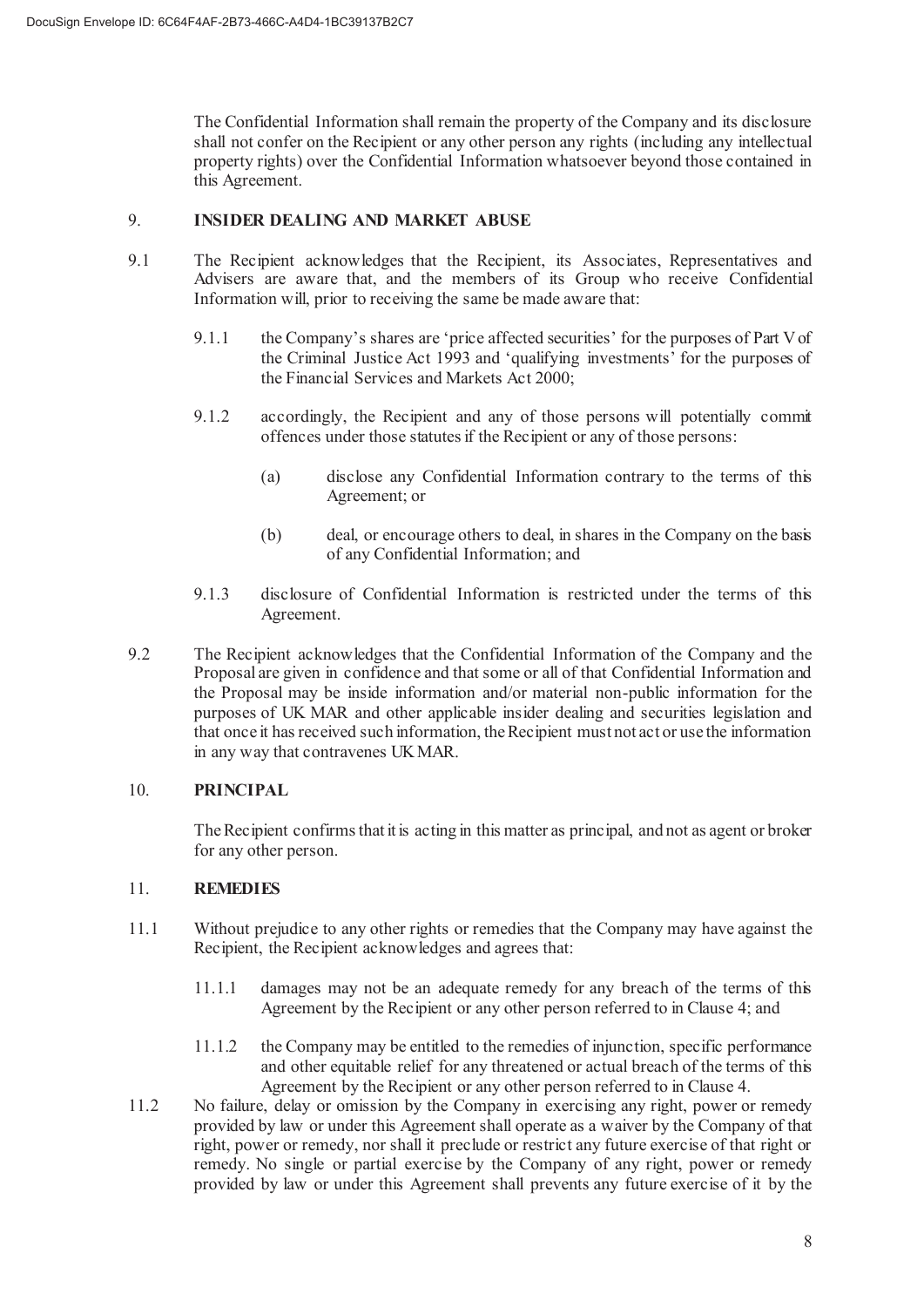Company or the exercise of any other right, power or remedy.

11.3 The terms of the Contracts (Rights of Third Parties) Act 1999 (Rights of Third Parties Act) shall apply to this Agreement for the benefit of any entity or entities which constitute an Associate of the Company, notwithstanding that they are not signatories to this Agreement, provided that the Company and the Recipient are free to agree between them any changes to this Agreement without the consent of any such entity or entities. In any other case, a person who is not a signatory to this Agreement shall have no right under the Rights of Third Parties Act to enforce any of its terms.

# 12. **NO REPRESENTATION**

The Recipient acknowledges that the Recipient will not hold the Company nor the Company's Associates, Representatives and Advisers responsible or liable for the accuracy or completeness of, and the Recipient will be responsible for making its own evaluation of, the Confidential Information.

### 13. **NOTICES**

- 13.1 Notices under this Agreement shall be given in writing to the relevant party at the address stated above (or such other addresses as it shall previously have notified to the other party), any notice sent by hand shall be deemed received when delivered and any notice sent by first class post shall be deemed received 48 hours after posting.
- 13.2 Where this Agreement allows or grants any right or action on obtaining the prior written consent of an Approved Representative, that consent may be transmitted electronically or otherwise be signed by the Approved Representative and may be given, withheld or given subject to such conditions, in each case, as the Approved Representative in his or her absolute discretion thinks fit.

# 14. **INVALIDITY**

- 14.1 If any provision of this Agreement is or becomes illegal, invalid or unenforceable, the legality, validity and enforceability of any other provision of this Agreement shall not be affected.
- 14.2 If any provision of this agreement (or part of any provision) is or becomes illegal, invalid or unenforceable but would be legal, valid and enforceable if some part of it was deleted, the provision or part-provision in question shall apply with such deletions as may be necessary to make the provision legal, valid and enforceable.

# 15. **CONSIDERATION**

The terms set out in this Agreement will constitute a contract between the Recipient and the Company, the consideration for which will be the confidentiality obligations of the Recipient and the supply by the Company of Confidential Information.

### 16. **GENERAL**

- 16.1 This Agreement may be signed in any number of separate counterparts, each of which when signed and dated shall be an original, and such counterparts taken together shall constitute one and the same Agreement.
- 16.2 No variation of any of the terms of this Agreement shall be valid or effective unless it is in writing, refers to this Agreement and is signed or executed (as the case may be) by, or on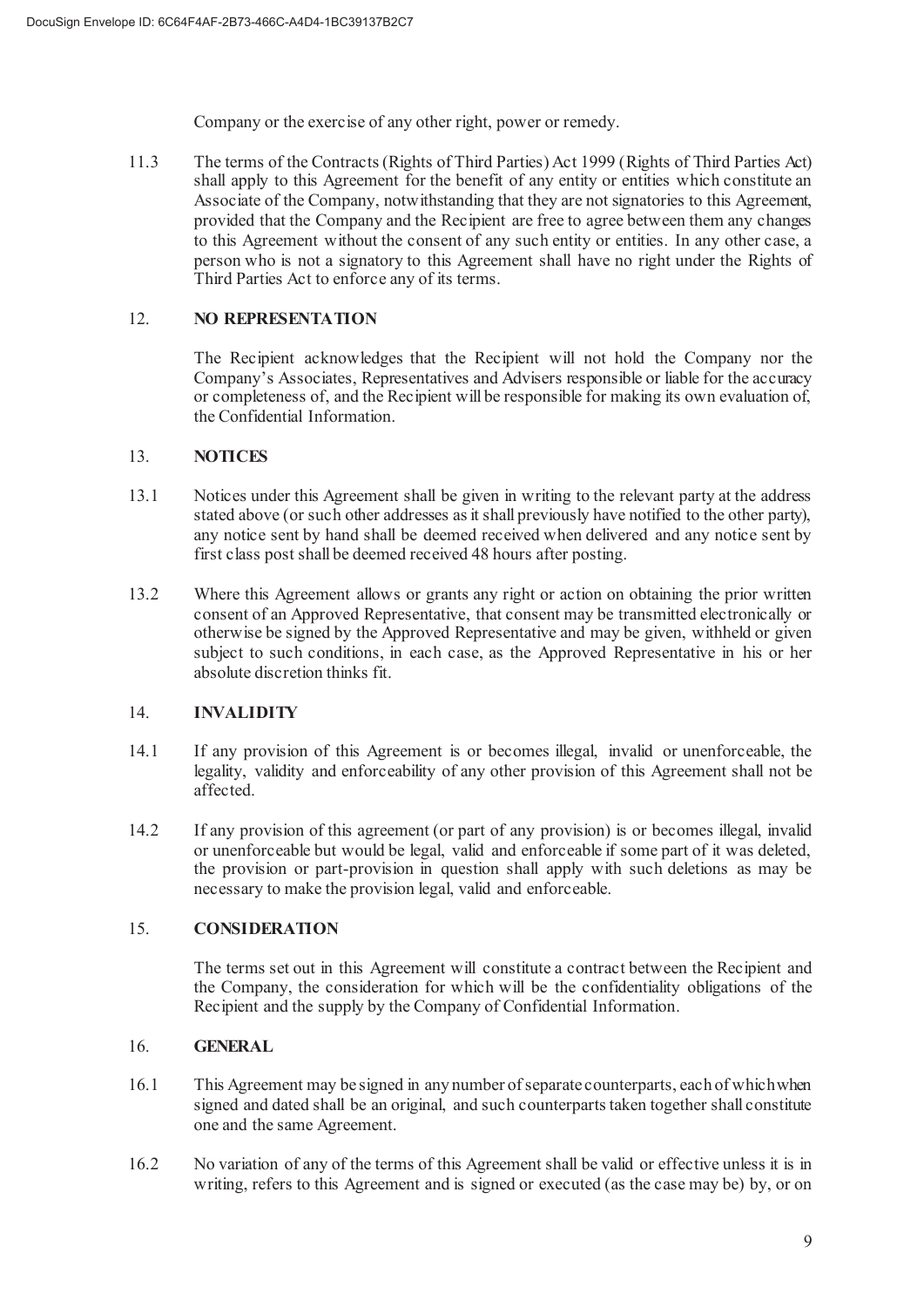behalf of, each party.

# 17. **GOVERNING LAW AND JURISDICTION**

This Agreement and any dispute or claim arising out of or in connection with its subject matter (including any dispute or claim relating to non-contractual obligations) shall be governed by and construed in accordance with English law. The Recipient irrevocably agrees that the courts of England are to have exclusive jurisdiction to settle any disputes which may arise out of or in connection with this Agreement (including any dispute or claim relating to non-contractual obligations) and that accordingly any suit, action or proceedings arising out of or in connection with this Agreement shall be brought in such courts.

*[Signature page follows]*